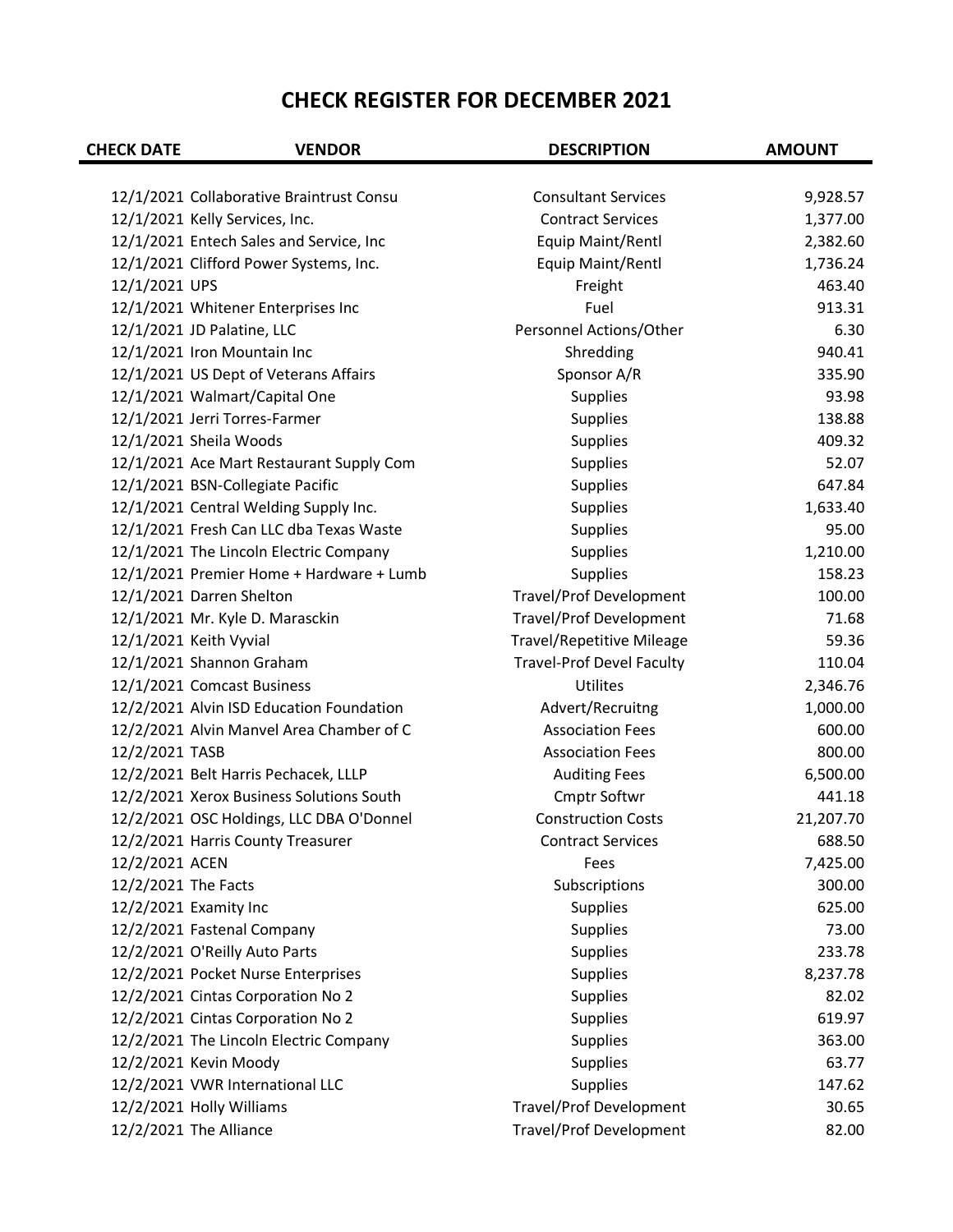| <b>CHECK DATE</b>     | <b>VENDOR</b>                                                                | <b>DESCRIPTION</b>                  | <b>AMOUNT</b>       |
|-----------------------|------------------------------------------------------------------------------|-------------------------------------|---------------------|
|                       |                                                                              |                                     |                     |
|                       | 12/6/2021 Comcast Holdings Corporation                                       | Advert/Recruitng                    | 3,351.50<br>502.15  |
| 12/6/2021 The Facts   |                                                                              | Advert/Recruitng                    |                     |
|                       | 12/6/2021 SHI-Government Solutions, Inc.<br>12/6/2021 Zogo Technologies, Llc | <b>Cmptr Softwr</b><br>Cmptr Softwr | 384.48<br>47,994.45 |
|                       |                                                                              | <b>Consultant Services</b>          |                     |
|                       | 12/6/2021 Ellucian Company LP                                                |                                     | 8,360.25            |
|                       | 12/6/2021 Entech Sales and Service, Inc                                      | Equip Maint/Rentl                   | 2,048.94<br>105.00  |
|                       | 12/6/2021 Xerox Financial Services LLC                                       | Equip Maint/Rentl                   |                     |
|                       | 12/6/2021 Hilltop Holdings Inc. dba Hill                                     | Fees                                | 1,000.00            |
|                       | 12/6/2021 Stanton's Shopping Center                                          | Fuel                                | 141.00              |
|                       | 12/6/2021 US Bank Voyager Fleet Systems                                      | Fuel                                | 1,248.82            |
|                       | 12/6/2021 US Bank Voyager Fleet Systems                                      | Fuel                                | 1,584.20            |
|                       | 12/6/2021 C. Link Corporation                                                | <b>Supplies</b>                     | 2,953.81            |
|                       | 12/6/2021 Mid-American Research                                              | Supplies                            | 57.20               |
|                       | 12/6/2021 PopSmart Technologies, LLC                                         | <b>Supplies</b>                     | 146.94              |
| 12/6/2021 TACVPO      |                                                                              | Supplies                            | 100.00              |
|                       | 12/6/2021 Texas Commission on Law Enforc                                     | <b>Supplies</b>                     | 500.00              |
|                       | 12/6/2021 Verizon Wireless                                                   | Supplies                            | 286.08              |
|                       | 12/6/2021 Granite Telecommunications LLC                                     | Telephone                           | 2,419.50            |
|                       | 12/6/2021 City of Alvin                                                      | Utilites                            | 11,127.36           |
|                       | 12/7/2021 Absolute Color Mailplex, LLC                                       | Advert/Recruitng                    | 7,858.00            |
|                       | 12/7/2021 SHI-Government Solutions, Inc.                                     | Cmptr Softwr                        | 1,658.42            |
| 12/7/2021 Citibank    |                                                                              | <b>Credit Card Payment</b>          | 47,371.36           |
|                       | 12/7/2021 Earthwise Environmental Inc                                        | <b>Equipment Maint</b>              | 750.00              |
|                       | 12/7/2021 Promaxima                                                          | <b>Equipment Maint</b>              | 211.90              |
|                       | 12/7/2021 Digital Architecture LLC                                           | Subscriptions                       | 34,400.00           |
|                       | 12/7/2021 Ascendium Education Solutions,                                     | Supplies                            | 1,050.00            |
|                       | 12/7/2021 Charles E. Pena dba Kleen Supp                                     | <b>Supplies</b>                     | 668.00              |
|                       | 12/7/2021 Concourse Team Express LLC DBA                                     | Supplies                            | 5,463.90            |
|                       | 12/7/2021 Elliott Electric Supply Inc                                        | Supplies                            | 279.18              |
|                       | 12/7/2021 Central Welding Supply Inc.                                        | <b>Supplies</b>                     | 238.80              |
|                       | 12/7/2021 Challenge Office Products, Inc                                     | Supplies                            | 884.50              |
|                       | 12/7/2021 MGM Turf Inc.                                                      | <b>Supplies</b>                     | 450.00              |
|                       | 12/7/2021 Pollock Paper Distributors                                         | Supplies                            | 3,895.51            |
|                       | 12/7/2021 Premier Home + Hardware + Lumb                                     | Supplies                            | 250.38              |
|                       | 12/7/2021 Andrea Celestine                                                   | <b>Travel Advances</b>              | 271.03              |
|                       | 12/7/2021 Shannon Graham                                                     | <b>Travel Advances</b>              | 339.75              |
| 12/7/2021 Travis Hill |                                                                              | <b>Travel Advances</b>              | 340.87              |
|                       | 12/7/2021 Jerri Torres-Farmer                                                | <b>Travel Advances</b>              | 100.00              |
|                       | 12/7/2021 Cindy Jones                                                        | <b>Travel Advances</b>              | 141.20              |
|                       | 12/7/2021 Tori McTaggart                                                     | <b>Travel-Prof Devel Faculty</b>    | 796.19              |
|                       | 12/9/2021 Houston Community Newspapers                                       | Advert/Recruitng                    | 202.95              |
|                       | 12/9/2021 Houston Community Newspapers                                       | Advert/Recruitng                    | 4,750.00            |
|                       | 12/9/2021 CCH Incorporated DBA Wolters K                                     | <b>Book Store Purchases</b>         | 656.68              |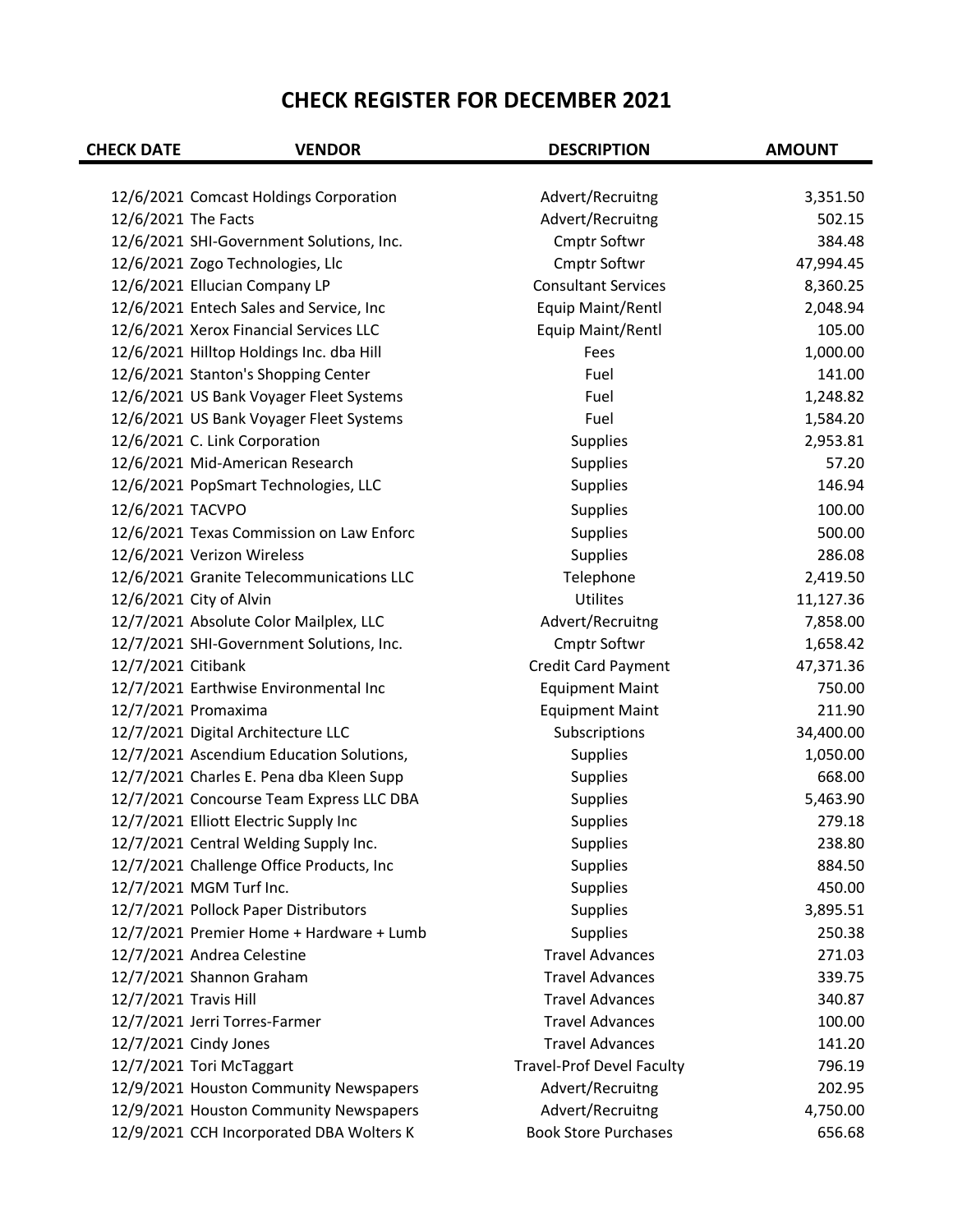| <b>CHECK DATE</b>      | <b>VENDOR</b>                            | <b>DESCRIPTION</b>                      | <b>AMOUNT</b> |
|------------------------|------------------------------------------|-----------------------------------------|---------------|
|                        |                                          |                                         |               |
|                        | 12/9/2021 McGraw-Hill Education Inc. DBA | <b>Book Store Purchases</b>             | 3,681.50      |
|                        | 12/9/2021 Morton Publishing Company      | <b>Book Store Purchases</b>             | 3,560.00      |
|                        | 12/9/2021 Pearson Education, Inc.        | <b>Book Store Purchases</b>             | 2,248.82      |
|                        | 12/9/2021 Amazon Capital Services Inc    | <b>Book Store Purchases</b>             | 1,839.91      |
|                        | 12/9/2021 Blue 360 Media Llc             | <b>Book Store Purchases</b>             | 2,592.00      |
|                        | 12/9/2021 dba ESP, Inc.                  | <b>Book Store Purchases</b>             | 631.11        |
| 12/9/2021 Elsevier Inc |                                          | <b>Book Store Purchases</b>             | 375.27        |
|                        | 12/9/2021 Ingram Book Company            | <b>Book Store Purchases</b>             | 947.87        |
|                        | 12/9/2021 Kendall Hunt Publishing Compan | <b>Book Store Purchases</b>             | 1,344.00      |
|                        | 12/9/2021 Nebraska Book Company, Inc     | <b>Book Store Purchases</b>             | 947.01        |
|                        | 12/9/2021 Rittenhouse                    | <b>Book Store Purchases</b>             | 580.87        |
|                        | 12/9/2021 Schroff Development Corp.      | <b>Book Store Purchases</b>             | 616.00        |
|                        | 12/9/2021 Testout Corporation            | <b>Book Store Purchases</b>             | 2,580.00      |
|                        | 12/9/2021 Wolters Kluwer Health Law & Bu | <b>Book Store Purchases</b>             | 878.28        |
|                        | 12/9/2021 Redshelf Inc                   | <b>Book Store Purchases</b>             | 5,307.36      |
|                        | 12/9/2021 Texas Book Company             | <b>Book Store Purchases</b>             | 616.50        |
| 12/9/2021 Refurble     |                                          | <b>Book Store Purchases</b>             | 520.00        |
|                        | 12/9/2021 American Heart Association, In | <b>Book Store Purchases</b>             | 250.11        |
|                        | 12/9/2021 Big Nerd Software, LLC DBA Scr | <b>Cmptr Softwr</b>                     | 1,560.00      |
|                        | 12/9/2021 Modern Campus USA, Inc         | <b>Cmptr Softwr</b>                     | 3,000.00      |
|                        | 12/9/2021 RMB Management, LLC DBA Corest | <b>Construction Costs</b>               | 143,033.39    |
|                        | 12/9/2021 Alexander Kandybin             | <b>Contract Services-Musician</b>       | 225.00        |
| 12/9/2021 Casey Karr   |                                          | <b>Contract Services-Musician</b>       | 325.00        |
|                        | 12/9/2021 Office Depot Business Services | <b>Credit Card Payment</b>              | 10,064.96     |
|                        | 12/9/2021 Clifford Power Systems, Inc.   | <b>Equipment Maint</b>                  | 4,307.60      |
|                        | 12/9/2021 McCune Electrical Service, LLC | <b>Equipment Maint</b>                  | 4,990.00      |
|                        | 12/9/2021 Oxford University Press Inc    | Freight                                 | 177.08        |
|                        | 12/9/2021 PartnerShip, LLC               | Freight                                 | 1,068.10      |
|                        | 12/9/2021 Federal Express                | Freight                                 | 673.21        |
|                        | 12/9/2021 U S Postal Service (Postage by | Postage                                 | 265.00        |
|                        | 12/9/2021 Legalpub.Com, Inc.             | Subscriptions                           | 344.25        |
|                        | 12/9/2021 Chef Works                     | Supplies                                | 1,242.87      |
|                        | 12/9/2021 Performance Food Group, inc DB | <b>Supplies</b>                         | 1,551.30      |
|                        | 12/9/2021 Arbor Scientific               | Supplies                                | 356.56        |
|                        | 12/9/2021 AT&T Mobility                  | Supplies                                | 1,969.65      |
|                        | 12/9/2021 Helen L. Dickensheets          | Supplies                                | 54.00         |
|                        | 12/9/2021 Pasadena Sporting Goods        | Supplies                                | 3,300.00      |
| 12/9/2021 AHEAD        |                                          | <b>Travel/Prof Development</b>          | 265.00        |
|                        | 12/10/2021 Copesan Services, Inc.        | <b>Contract Services - Pest Control</b> | 270.00        |
|                        | 12/10/2021 Sunbelt Rentals               | <b>Cultural Events/Social Events</b>    | 2,989.55      |
|                        | 12/10/2021 Royal Recognition, Inc.       | <b>Cultural Events/Social Events</b>    | 491.67        |
|                        | 12/10/2021 Xerox Financial Services LLC  | Equip Maint/Rentl                       | 3,918.25      |
| 12/10/2021 Cindy Page  |                                          | Postage                                 | 71.68         |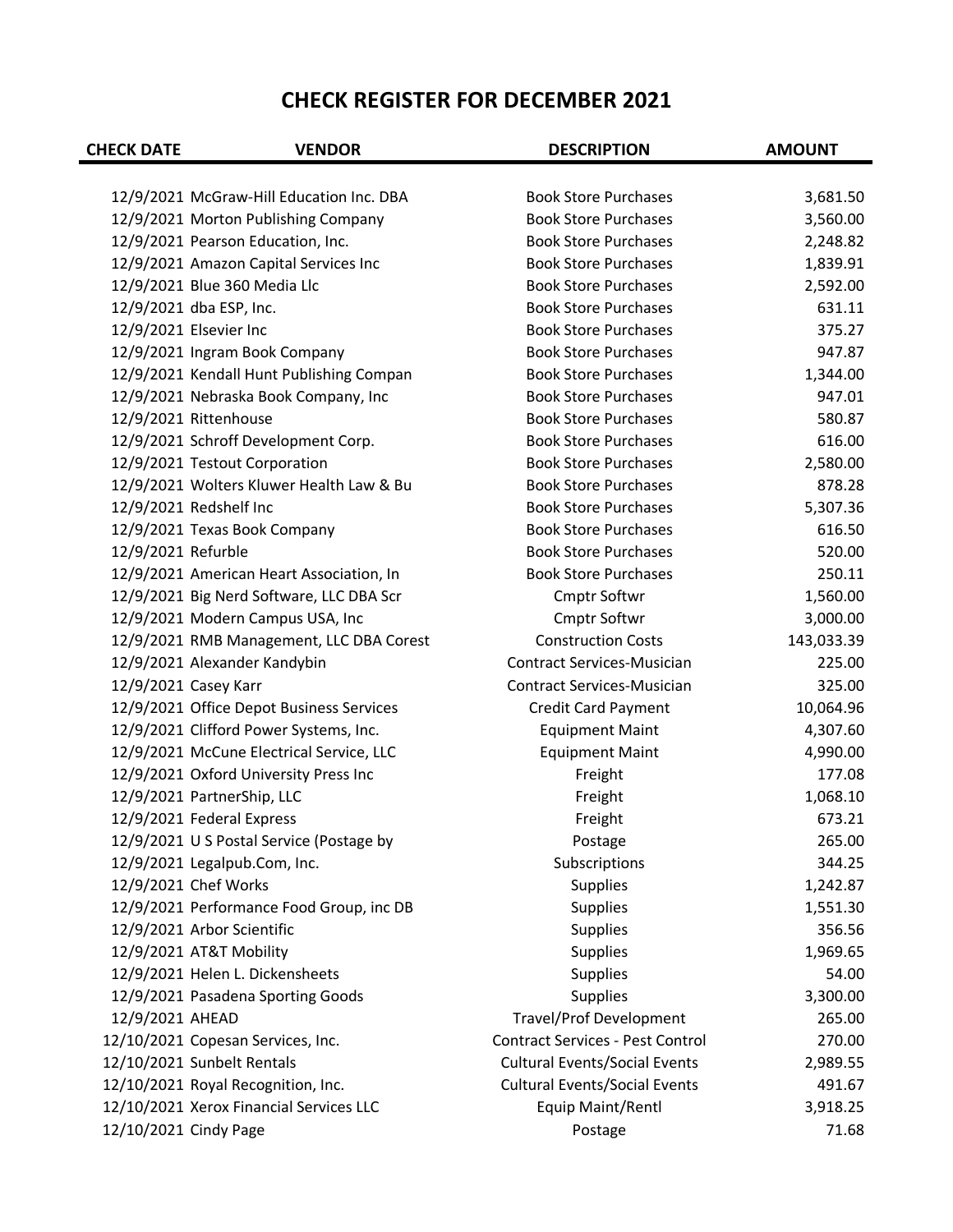| <b>CHECK DATE</b>      | <b>VENDOR</b>                             | <b>DESCRIPTION</b>               | <b>AMOUNT</b> |
|------------------------|-------------------------------------------|----------------------------------|---------------|
|                        |                                           |                                  |               |
|                        | 12/10/2021 Veronica L. Smith              | Postage                          | 69.44         |
|                        | 12/10/2021 Robert Exley                   | Supplies                         | 367.39        |
| 12/10/2021 BATCO INC   |                                           | <b>Supplies</b>                  | 1,295.00      |
|                        | 12/10/2021 Elliott Electric Supply Inc    | <b>Supplies</b>                  | 225.29        |
|                        | 12/10/2021 The Kroger Company             | Supplies                         | 1,064.64      |
|                        | 12/10/2021 McKesson Medical-Surgical Gove | Supplies                         | 384.05        |
|                        | 12/10/2021 Redrock Software, Corp         | <b>Supplies</b>                  | 974.00        |
|                        | 12/10/2021 Sports Field Holdings, LLC dba | <b>Supplies</b>                  | 2,422.71      |
|                        | 12/10/2021 Challenge Office Products, Inc | <b>Supplies</b>                  | 69.00         |
| 12/10/2021 Cop Stop    |                                           | Supplies                         | 255.00        |
|                        | 12/10/2021 Downtown T-Shirt Factory       | Supplies                         | 1,620.00      |
|                        | 12/10/2021 Ewing Irrigation Products Inc  | <b>Supplies</b>                  | 1,480.03      |
|                        | 12/10/2021 Home Depot                     | <b>Supplies</b>                  | 3,312.75      |
|                        | 12/10/2021 NACEP, Inc.                    | Supplies                         | 560.00        |
|                        | 12/10/2021 Texas A&M University           | Supplies                         | 460.00        |
|                        | 12/10/2021 John J. Murray                 | <b>Travel Advances</b>           | 227.71        |
|                        | 12/10/2021 David Griffith                 | <b>Travel Advances</b>           | 511.76        |
|                        | 12/10/2021 Ms. Margarita Delgado          | <b>Travel/Prof Development</b>   | 30.91         |
|                        | 12/10/2021 Gabriela Leon                  | Travel/Prof Development          | 28.34         |
| 12/10/2021 Karl Stager |                                           | Travel/Prof Development          | 420.40        |
|                        | 12/10/2021 Amy Terbrock                   | <b>Travel/Prof Development</b>   | 165.00        |
|                        | 12/10/2021 Alyssa Bullock                 | <b>Travel/Prof Development</b>   | 337.28        |
|                        | 12/10/2021 Anais V. Duran                 | <b>Travel/Prof Development</b>   | 15.57         |
|                        | 12/10/2021 Teresa Hill-Sanford            | Travel/Prof Development          | 31.92         |
|                        | 12/10/2021 Latrisha Wells                 | Travel/Prof Development          | 100.58        |
|                        | 12/10/2021 Ashley Fonteno-Bellard         | <b>Travel/Repetitive Mileage</b> | 46.65         |
|                        | 12/10/2021 Sosina Peterson                | <b>Travel/Repetitive Mileage</b> | 46.26         |
|                        | 12/10/2021 Saul Olivares                  | <b>Travel/Repetitive Mileage</b> | 113.34        |
|                        | 12/10/2021 Denise Bates                   | <b>Travel/Repetitive Mileage</b> | 169.46        |
|                        | 12/10/2021 Jason M Nichols                | <b>Travel/Repetitive Mileage</b> | 81.20         |
|                        | 12/10/2021 Timothy Wutke                  | <b>Travel/Repetitive Mileage</b> | 306.43        |
|                        | 12/10/2021 Angela R. Leago-Miller         | <b>Travel-Fac Dual Credit</b>    | 56.45         |
|                        | 12/10/2021 Edmund D. Luquette, III        | <b>Travel-Fac Dual Credit</b>    | 370.61        |
|                        | 12/10/2021 Alexander Marriott             | <b>Travel-Fac Dual Credit</b>    | 92.51         |
|                        | 12/10/2021 Dwight Rhodes                  | <b>Travel-Fac Dual Credit</b>    | 203.00        |
|                        | 12/10/2021 Azalia Kettler                 | <b>Travel-Prof Devel Faculty</b> | 231.62        |
| 12/10/2021 Thirty Lacy |                                           | <b>Travel-Prof Devel Faculty</b> | 472.19        |
|                        | 12/10/2021 Jeffrey Parks                  | <b>Travel-Prof Devel Faculty</b> | 111.61        |
|                        | 12/10/2021 Evelyn Jammer                  | Travel-TDCJ                      | 316.96        |
|                        | 12/13/2021 Community Impact Newspaper     | Advert/Recruitng                 | 1,230.00      |
|                        | 12/13/2021 National CineMedia LLC         | Advert/Recruitng                 | 4,048.00      |
|                        | 12/13/2021 Hartman Newspapers, Lp Dba the | Advert/Recruitng                 | 153.75        |
|                        | 12/13/2021 Huntington Oaks Apartments     | <b>Athletic Housing</b>          | 300.00        |
|                        |                                           |                                  |               |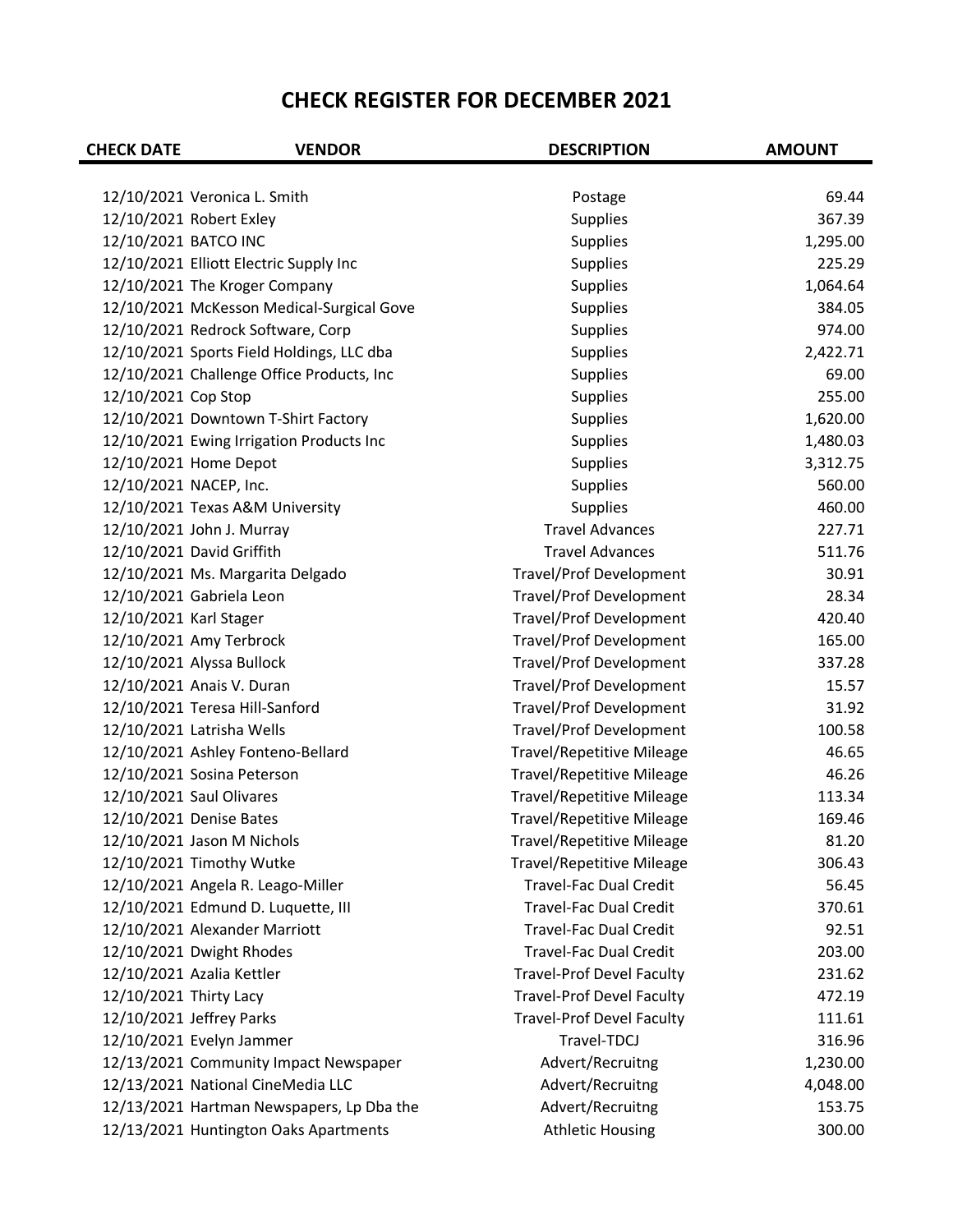| <b>CHECK DATE</b>     | <b>VENDOR</b>                             | <b>DESCRIPTION</b>                | <b>AMOUNT</b> |
|-----------------------|-------------------------------------------|-----------------------------------|---------------|
|                       |                                           |                                   |               |
|                       | 12/13/2021 Kenton Apartments              | <b>Athletic Housing</b>           | 1,500.00      |
|                       | 12/13/2021 Meadow Park Apartments         | <b>Athletic Housing</b>           | 300.00        |
|                       | 12/13/2021 Meadow Park Apartments         | <b>Athletic Housing</b>           | 1,200.00      |
|                       | 12/13/2021 Newport Oaks Apartments        | <b>Athletic Housing</b>           | 300.00        |
|                       | 12/13/2021 Newport Oaks Apartments        | <b>Athletic Housing</b>           | 900.00        |
|                       | 12/13/2021 Newport Oaks Apartments        | <b>Athletic Housing</b>           | 600.00        |
|                       | 12/13/2021 Rankin Rd Llp dba Highland Squ | <b>Athletic Housing</b>           | 600.00        |
|                       | 12/13/2021 Rice & Gardner Consultants, In | <b>Construction Costs</b>         | 6,300.00      |
|                       | 12/13/2021 Meggitt Training Systems, Inc. | <b>Construction Costs</b>         | 16,876.13     |
|                       | 12/13/2021 Clifford Power Systems, Inc.   | <b>Equipment Maint</b>            | 6,700.76      |
|                       | 12/13/2021 Hireright GIS Intermediate Cor | Personnel Actions/Other           | 2,497.56      |
| 12/13/2021 Cindy Page |                                           | Postage                           | 13.44         |
|                       | 12/13/2021 O'Reilly Auto Parts            | Supplies                          | 55.82         |
|                       | 12/13/2021 Xerox Financial Services LLC   | <b>Supplies</b>                   | 2,144.24      |
|                       | 12/13/2021 Airgas USA, LLC                | Supplies                          | 176.01        |
| 12/13/2021 Cop Stop   |                                           | Supplies                          | 180.00        |
|                       | 12/13/2021 Kelly Griffith                 | Supplies                          | 39.05         |
|                       | 12/13/2021 Spectrum Corp                  | Supplies                          | 151.00        |
|                       | 12/13/2021 Snap-On Industrial             | Supplies-TDCJ                     | 2,764.14      |
|                       | 12/13/2021 Rhonda K. Neiman               | <b>Travel/Prof Development</b>    | 90.84         |
|                       | 12/13/2021 The Alliance                   | <b>Travel/Prof Development</b>    | 64.00         |
|                       | 12/13/2021 Karina Lovas                   | <b>Travel-Fac Dual Credit</b>     | 348.20        |
|                       | 12/13/2021 Kerriel Lyles                  | <b>Travel-Fac Dual Credit</b>     | 65.52         |
|                       | 12/13/2021 Alexander Marriott             | <b>Travel-Fac Dual Credit</b>     | 132.16        |
|                       | 12/13/2021 Kristin L. O'Brien             | <b>Travel-Fac Dual Credit</b>     | 361.76        |
|                       | 12/13/2021 Evelyn Jammer                  | Travel-TDCJ                       | 171.02        |
|                       | 12/14/2021 Steeplechase Apartments        | <b>Athletic Housing</b>           | 900.00        |
|                       | 12/14/2021 Meadow Park Apartments         | <b>Athletic Housing</b>           | 2,100.00      |
|                       | 12/14/2021 Meadow Park Apartments         | <b>Athletic Housing</b>           | 300.00        |
|                       | 12/14/2021 ReadSpeaker, LLC               | Cmptr Softwr                      | 3,995.00      |
|                       | 12/14/2021 SHI-Government Solutions, Inc. | Cmptr Softwr                      | 52,806.53     |
|                       | 12/14/2021 Anthology, Inc of NY           | Cmptr Softwr                      | 31,394.00     |
|                       | 12/14/2021 Audio Visual Innovations, Inc. | <b>Construction Costs</b>         | 59,290.28     |
|                       | 12/14/2021 C. Link Corporation            | <b>Construction Costs</b>         | 5,162.00      |
|                       | 12/14/2021 Former Fab Inc                 | <b>Construction Costs</b>         | 12,812.50     |
|                       | 12/14/2021 A-Rocket Moving & Delivery, In | <b>Contract Services</b>          | 4,981.00      |
|                       | 12/14/2021 Kathleen E. Sommers            | <b>Contract Services-Costumes</b> | 975.00        |
|                       | 12/14/2021 PCCare, Inc. DBA Square3       | <b>Contract Services</b>          | 10,899.26     |
|                       | 12/14/2021 Chad Robinson                  | Supplies                          | 110.39        |
|                       | 12/14/2021 Elliott Electric Supply Inc    | Supplies                          | 48.21         |
|                       | 12/14/2021 GT Distributors Inc            | Supplies                          | 641.00        |
|                       | 12/14/2021 Ewing Irrigation Products Inc  | Supplies                          | 3,856.95      |
|                       | 12/14/2021 Gordon Food Service dba Glazie | Supplies                          | 1,013.57      |